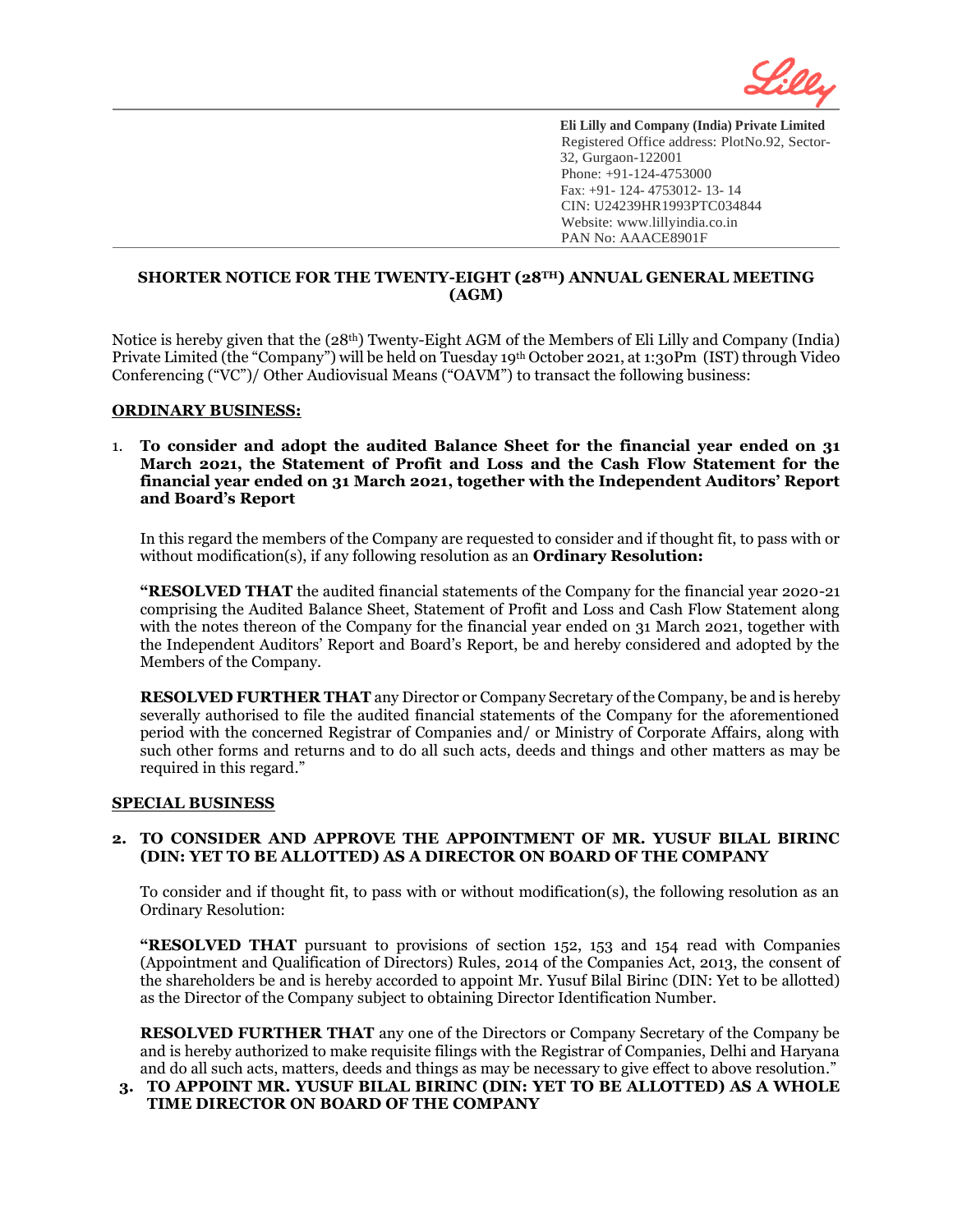

**"RESOLVED THAT** pursuant to the Section 196 and other applicable provisions of the Companies Act, 2013 read with relevant rules made thereunder including any statutory modification or reenactment issued thereof for the time being in force, subject to allotment of DIN, the consent of the members of the Company be and is hereby accorded for the appointment of Mr. Yusuf Bilal Birinc (DIN: Yet to be Allotted) as the Whole time Director on the Board of Eli Lilly and Company (India) Private Limited (the 'Company') for a period of three years effective from date of appointment.

l

**RESOLVED FURTHER THAT** the terms and conditions (including remuneration) connected with the employment of Mr. Yusuf Bilal Birinc shall be governed by employment agreement executed between the Company and Mr. Yusuf Bilal Birinc.

**RESOLVED FURTHER THAT** any one of the Directors or Company Secretary of the Company be and is hereby authorized to make requisite filings with the Registrar of Companies, Delhi and Haryana and do all such acts, matters, deeds and things as may be necessary to give effect to above resolution."

### **By Order of the Board For Eli Lilly And Company (India) Private Limited**

**\_\_\_\_\_\_\_\_\_\_\_\_\_\_\_\_\_\_\_\_\_\_\_\_\_\_\_** Rohan Agarwal Agarwal Digitally signed by Rohan Date: 2021.10.20 13:47:43  $+05'30'$ 

**Rohan Agarwal | Company Secretary ACS-057869 Address:** B-62 FF, BPTP Astaire Gardens Sector 70 A Gurgaon 122005, Haryana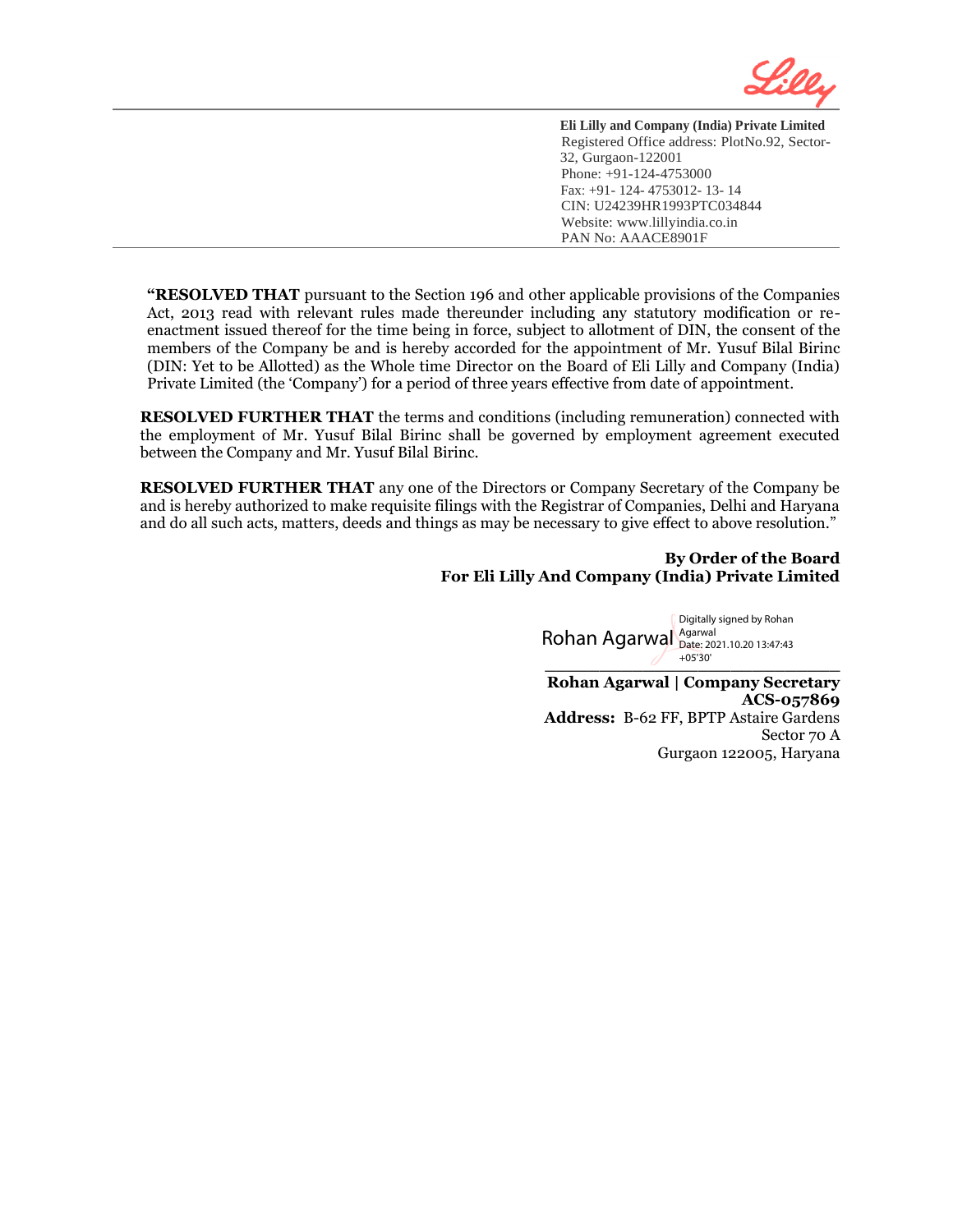

### **NOTES**:

l

- 1. Considering the present Covid-19 pandemic, the Ministry of Corporate Affairs ("MCA") has vide its circular dated January 13,2021 read together with circulars dated May 5, 2020, April 8, 2020 and April 13, 2020 (collectively referred to as "MCA Circulars") permitted convening the Annual General Meeting ("AGM" / "Meeting") through Video Conferencing ("VC") or Other Audio Visual Means ("OAVM"), without the physical presence of the members at a common venue. In accordance with the MCA Circulars, provisions of the Companies Act, 2013 ('the Act') the AGM of the Company is being held through VC / OAVM.
- 2. Generally, a member entitled to attend and vote at the meeting is entitled to appoint a proxy to attend and vote on a poll instead of himself and the proxy need not be a member of the Company. Since this AGM is being held through VC / OAVM pursuant to the MCA Circulars, physical attendance of members has been dispensed with. Accordingly, the facility for appointment of proxies by the members will not be available for the AGM and hence Attendance Slip are not annexed hereto. However, corporate members are required to send to the Company, a certified copy of the Board Resolution, pursuant to section 113 of the Companies Act 2013, authorizing their representative to attend and vote at the Meeting through VC.
- 3. Since the AGM will be held through VC/ OAVM, the route map of the venue of the Meeting is not annexed hereto.
- 4. The explanatory statements as per provision of the Companies Act, 2013 is attached herewith the notice.
- 5. In compliance with the MCA Circulars, Notice of the AGM along with the Annual Report 2020-21 is being sent only through electronic mode to those Members whose email addresses are registered with the Company.
- 6. The shareholders may submit in advance the questions on the email address of the Company. Alternatively, the shareholders may pose questions concurrently.
- 7. The Company will provide VC /OAVM facility to its Members for participating at the AGM. Members attending the AGM through VC / OAVM shall be reckoned for the purpose of quorum under Section 103 of the Act.
- 8. The Company shall send the Notice to such members whose e-mail ids is registered enabling them to participate in the meeting and cast their votes.
- 9. All the statutory registers maintained by the Company and the relevant documents referred to in the Notice will be available electronically for inspection by the members during the AGM. All documents referred to in the Notice will also be available electronically for inspection without any fee by the members from the date of circulation of this Notice up to the date of AGM. Members seeking to inspect such documents can send an email to agarwal rohan@lilly.com.
- 10. Guidelines for joining AGM through Video Conference (VC)/ Other Audio-Visual Mode (OAVM)-
	- The Shareholders can join the VC Meeting by clicking the following attendee link –